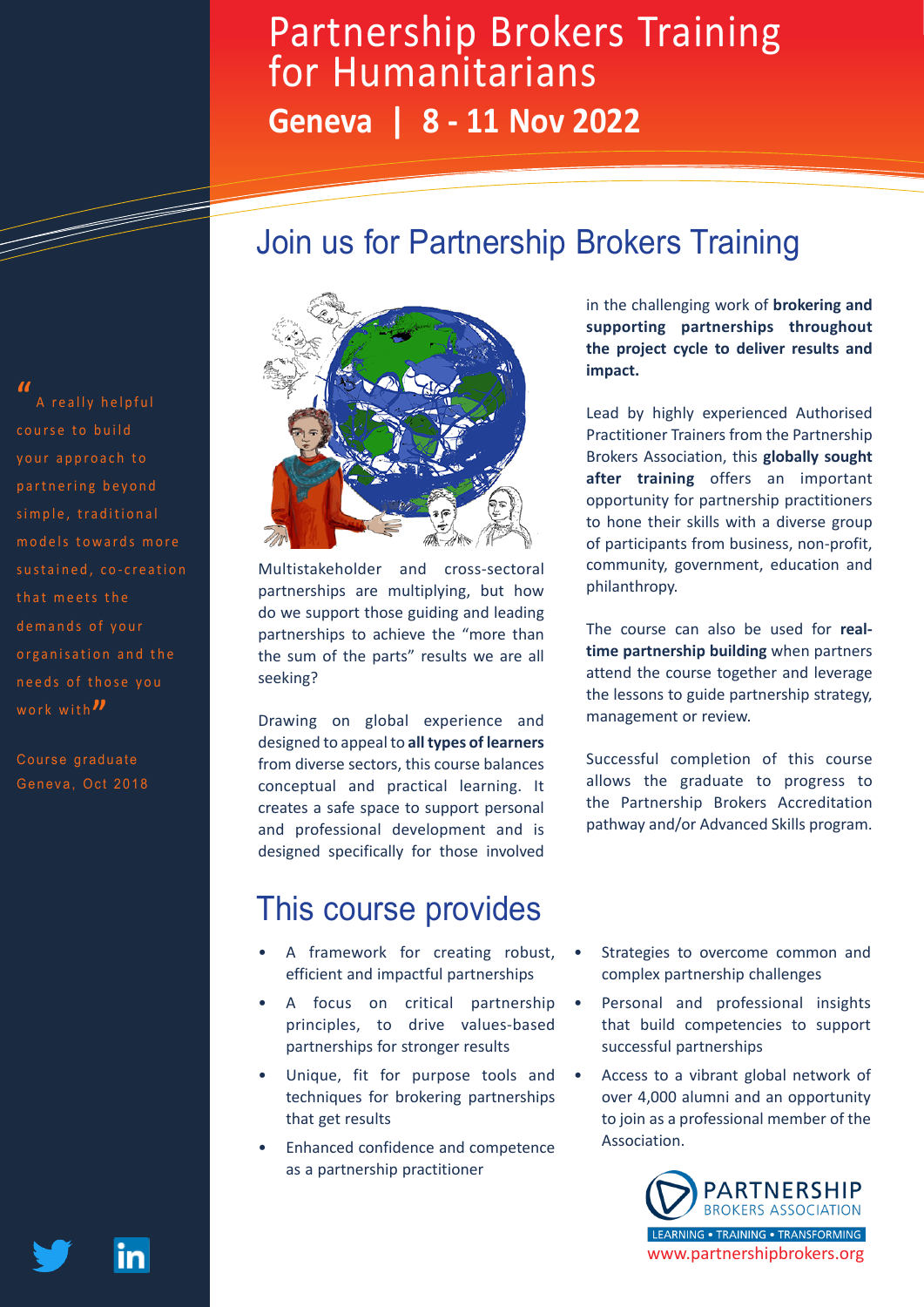# Partnership Brokers Training for Humanitarians **Geneva | 8 - 11 Nov 2022**

### About this course

We are pleased to offer this unique course which has been designed specifically for those working in the **humanitarian sector**.

Humanitarian emergencies urgently need more effective and efficient management of multi-stakeholder and multi-sectoral collaborations.

The Partnership Brokers Association and Impact17 are well recognised as **leading organisations for promoting** 



**and supporting partnering for a better world**. They have come together to co-host this unique, highly

sought-after and intensive humanitarian partnership training course for the first time in Geneva, the world's humanitarian capital.

The course provides people working in and on humanitarian partnerships with **frameworks, insights, techniques and skills** that are essential competencies for fulfilling organisations' humanitarian mandates.

The course will enable participants to model c**ollaborative leadership in the humanitarian sector**, and to foster such leadership in the partners they collaborate with.

#### Worldwide Training

All training dates and locations worldwide: **www.bit.ly/PBAtraining**

### Who should attend this course?



This training is for active practitioners involved in management and development of multi-stakeholder partnerships and is

**not** an introductory course. Participants will have experience working to build effective and innovative collaboration between two or more partners. Past graduates have come from business, government, international agencies and non-profits working in diverse spheres.

**Admission to the course is by application.**

#### Further Training Opportunities



Participants who successfully complete the training will be awarded a Partnership Brokers

Association certificate and access to a global professional alumni of over 4,000 graduates. PBA alumni may apply for **Advanced Practice** training, including a mentored program leading to professional qualifications as an **Accredited Partnership Broker**.



### insightful, highly a p p l i c a b l e t r a i n i n g which immerses vou in kev skills and concepts of partnership brokering, and

Wonderful.

**"**

provides space for critical learning and relection. Fantastic and highly recommended!**"**

Course graduate Melbourne, Oct 2019

#### **ENQUIRIES**

Please contact: **training@partnershipbrokers.org**

#### **INDICATIVE TIMETABLE**

www.bit.ly/PBTTimetable

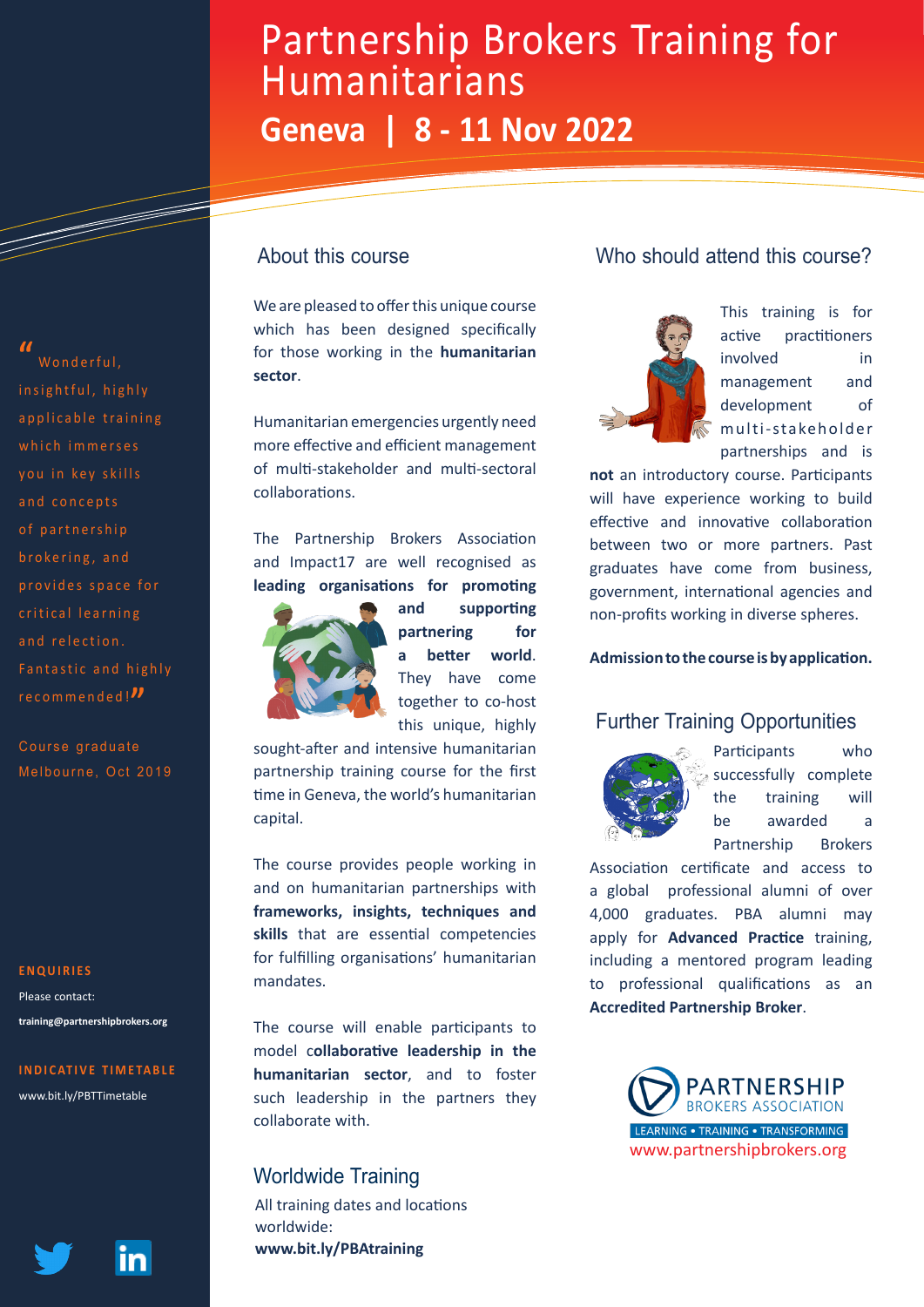# Partnership Brokers Training for Humanitarians

# **Geneva | 8 - 11 Nov 2022**

#### Co-hosted by Impact 17

### Partnership Brokers Association



**Impact17** will be hosting this special training for humanitarians in Geneva. Impact17 promotes and supports **partnering for a better**  world. It continually maps multisector partnerships to better understand trends and opportunities, and provides partnership experts and practitioners with a platform where they can share their partnership perspectives and calls to action within their network.

Impact17 creates, evaluates, facilitates and provides tools for partnerships that aim to improve humanitarian preparedness and responses to achieve the Sustainable Development Goals.



The CEO of Impact17, Andy Andrea, has more than 25 years of experience in h u m a n i t a r i a n c o l l a b o r a t i o n .

sustainable development, and armed conflict mediation. He has worked for NGOs, the United Nations and the World Economic Forum.

He now runs organisations promoting and supporting multi-sector humanitarian and development partnerships, and is an alumnus of the Partnership Brokers Association. Andy is also accredited with the International Association of Facilitators.



The Partnership Brokers Association, established in 2003, is the international professional body and training resource for those **managing and developing partnership processes**. PBA's training work is informed and regularly updated in consultation with international practitioners.

**PBA is dedicated to promoting professionalism and integrity in brokering multi-stakeholder partnership for sustainable change and impact by:**

- Elevating partnering knowledge and practice so that collaborations can become truly transformational
- Supporting partnership brokers to take a principled and skilled approach to reach the highest standards of partnership excellence
- Promoting the critical importance of the partnering process for decision makers in all sectors to achieve ambitious results

**PARTNERSHIP BROKERS ASSOCIATION** LEARNING . TRAINING . TRANSFORMING www.partnershipbrokers.org

#### **"**

number of wonderful professional d e v e l o p m e n t o p p o r t u n i t i e s throughout my career, but the Partnership Brokers Training is certainly at the top of that list! I believe the content, expert instruction, and inspiring colleagues form a magical product that is second to none!<sup>"</sup>

I have enjoyed a

a de de la década de la década de la década de la década de la década de la década de la década de la década d<br>Casa de la década de la década de la década de la década de la década de la década de la década de la década d

Course graduate Canada

#### **ENQUIRIES**

Please contact: **training@partnershipbrokers.org**

#### **INDICATIVE TIMETABLE**

www.bit.ly/PBTTimetable